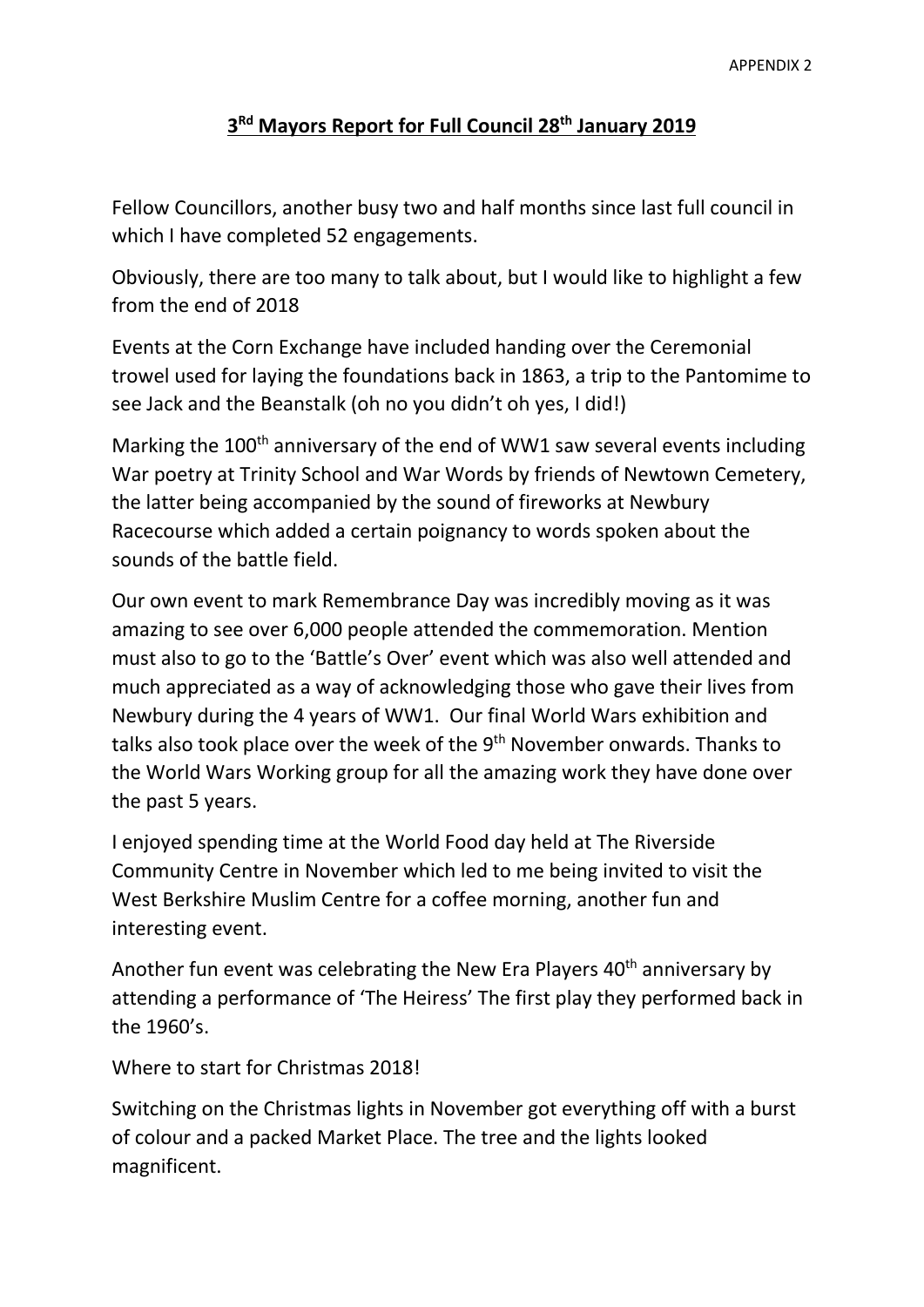I attended 6 Carol services including our own successful Civic Carol Concert at St John's the Evangelist Newbury. Thanks go to all Councillors who supported that event.

The most memorable Carol Concert must be the one held on the 20<sup>th</sup> December at St Mary's Shaw for Guide dogs for the Blind, there were working dogs retired dogs and puppies in training at the service and they raised over £600!

I had the fun of several Christmas parties held for various organisations in the weeks leading up to Christmas and enjoyed a delightful Christmas lunch at the Fair Close Day centre.

Packing parcels and then delivering parcels for the NWN over 80's parcel fund was great fun, a well organised massive event with over 1000 parcels delivered in the area.

A special delight for me was taking Evie my Granddaughter on the Santa Barge Trip She was awestruck by her first ever meeting with Father Christmas and then competed with the Town Crier to see who could ring the bell loudest.

On Christmas Day morning I spent a couple of hours with the Mayor of Thatcham meeting and spending time with patients on Highclere and Donnington Wards at West Berkshire Community Hospital, It was lovely to see how the staff had made such an effort for those in hospital away from their families on this special day and the warmth and smiles from the nursing staff to all in their care was a joy along with joining in the carols from the Salvation Army .

On New Year's Eve John and I spent the hour before midnight witnessing the ringing out of the Old Year and then the ringing in of the New in the Bell Tower of St Nicolas Church. I was joined by my Chaplin The Rev Debbie Davidson who said a prayer for the Town as the New Year commenced. I have been very grateful for her support at several events over the past months.

As 2019 has commenced there has been little let up in my engagements, already I have welcomed a former Mayor back to Newbury on a visit from his now home of New Zealand, Attended and opened the Volunteer event at the Corn Exchange talking to over 60 charities, attended a Coffee morning in support of Sue Ryder and opened the County Conference for the Royal British